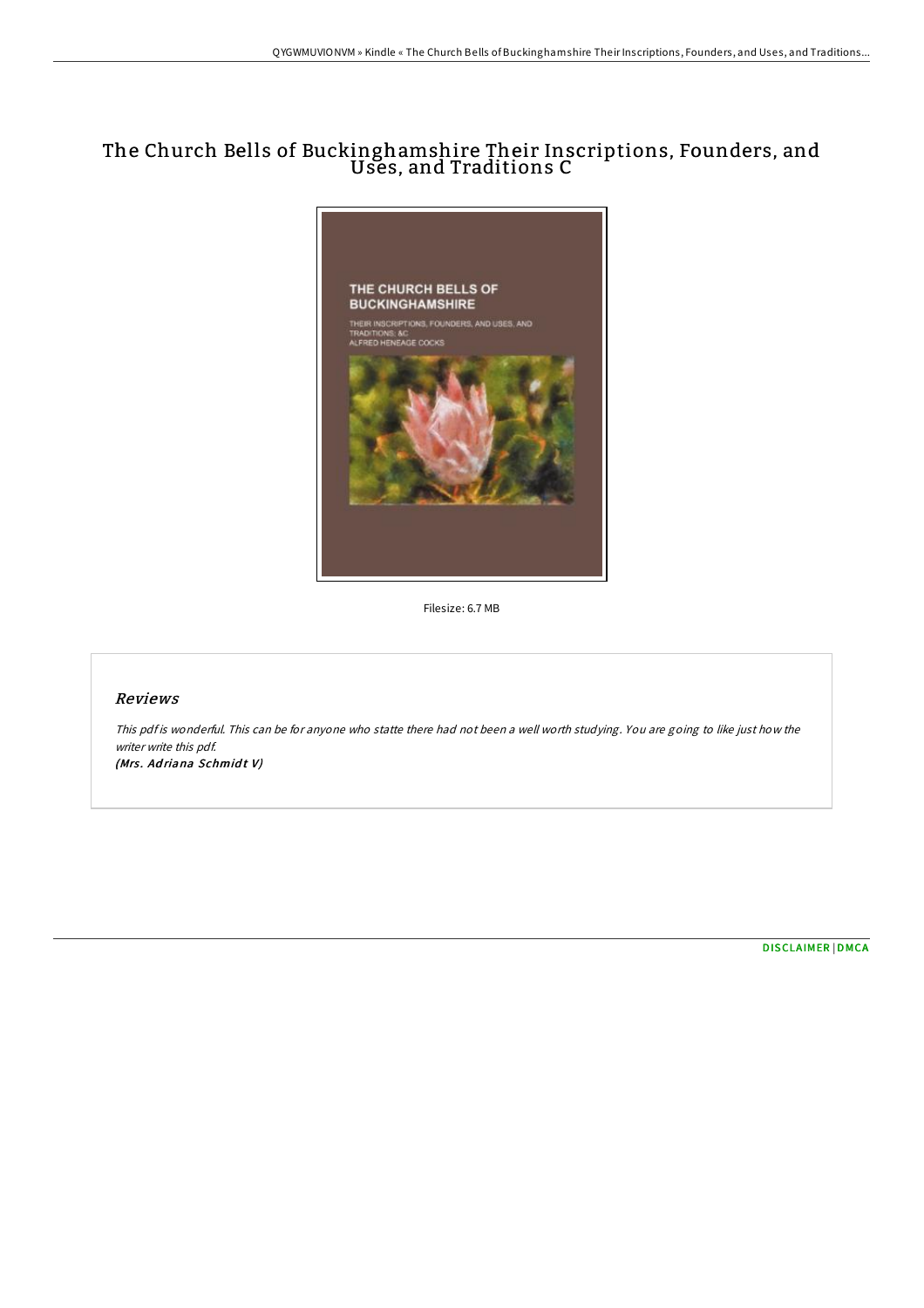## THE CHURCH BELLS OF BUCKINGHAMSHIRE THEIR INSCRIPTIONS, FOUNDERS, AND USES, AND TRADITIONS C



To get The Church Bells of Bucking hamshire Their Inscriptions, Founders, and Uses, and Traditions C eBook, please refer to the hyperlink listed below and save the file or gain access to additional information that are have conjunction with THE CHURCH BELLS OF BUCKINGHAMSHIRE THEIR INSCRIPTIONS, FOUNDERS, AND USES, AND TRADITIONS C book.

RareBooksClub. Paperback. Book Condition: New. This item is printed on demand. Paperback. 214 pages. Dimensions: 9.7in. x 7.4in. x 0.5in.This historic book may have numerous typos and missing text. Purchasers can download a free scanned copy of the original book (without typos) from the publisher. Not indexed. Not illustrated. 1897 Excerpt: . . . will a Roll. Itt pd the Ringers ij (This may belong to the following account. ) The next account, taken the 13th April, of disbursments from the previous 7th May, no year, but apparently, 1606: Itt for halfa hid of whitleather iij viij Itt paied for a key for the belfrey dore vj Delivered to the New chirchwardines. . . a Gabell will a Role. (The book is filled up with briefs dated I682 to I684. ) Death Knell: the tenor rung for adults; one of the smaller bells, according to age, for younger persons. Tellers: three strokes on each bell for a male, and two on each for a female. Tenor tolled for funerals. Muffled ringing at the funeral of a ringer, or any old parishioner when requested. On Sundays, the treble is rung at 7 a. m. For Services, bells rung or chimed according to side of ringers who present themselves; generally rung once. For the last quarter of an hour before Morning and AIernoon Service the tenor is tolled, and for five minutes before Evening Service. Midnight ringing on Christmas and New Years Eves. Ringing on Christmas Day for Service; also ringing on Easter Day, Ascension Day, and Whitsun Day; Queens Birthday (24th May); Accession (20th june); and Prince of Wales: Birthday (gth November). Third bell rung for Vestry Meetings. Many thanks to the Rev. E. T. Drake, Rector, and to Mr. E. Elburn, Parish Clerk, an enthusiastic ringer. The Market House. Single....

 $\mathbf{r}$ Read The Church Bells of Bucking [hamshire](http://almighty24.tech/the-church-bells-of-buckinghamshire-their-inscri.html) Their Inscriptions, Founders, and Uses, and Traditions C Online B Download PDF The Church Bells of Bucking [hamshire](http://almighty24.tech/the-church-bells-of-buckinghamshire-their-inscri.html) Their Inscriptions, Founders, and Uses, and Traditions C